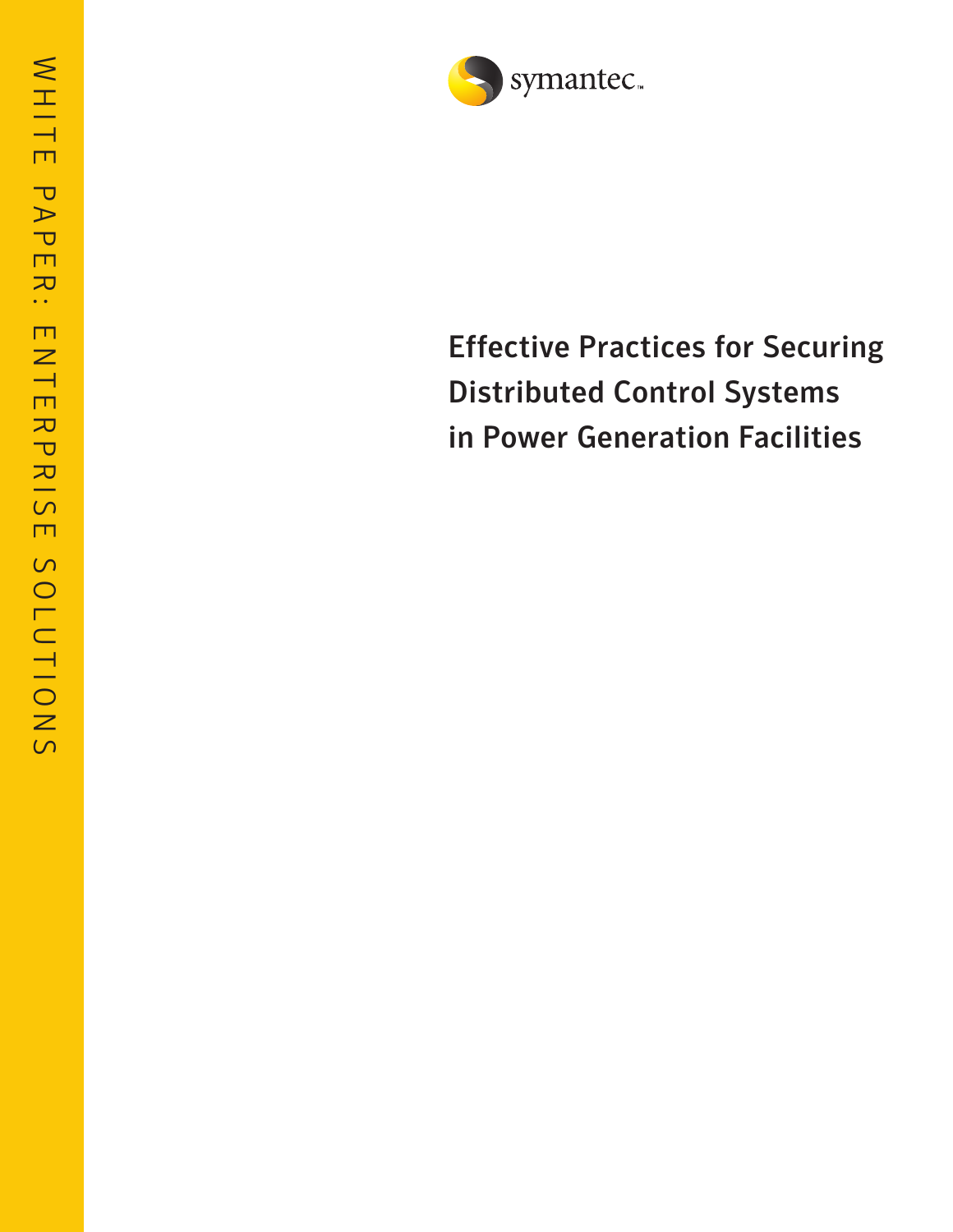## Effective Practices for Securing Distributed Control Systems in Power Generation Facilities

## **Contents**

| Executive summary (and according to the control of the state of the state of the state of the state of the state of the state of the state of the state of the state of the state of the state of the state of the state of th |
|--------------------------------------------------------------------------------------------------------------------------------------------------------------------------------------------------------------------------------|
|                                                                                                                                                                                                                                |
| Critical nature of power plant DCSs: efficiency and safety 5                                                                                                                                                                   |
|                                                                                                                                                                                                                                |
|                                                                                                                                                                                                                                |
|                                                                                                                                                                                                                                |
|                                                                                                                                                                                                                                |
|                                                                                                                                                                                                                                |
| Security measurement deployment: firewalls are not enough 11                                                                                                                                                                   |
|                                                                                                                                                                                                                                |
|                                                                                                                                                                                                                                |
|                                                                                                                                                                                                                                |
|                                                                                                                                                                                                                                |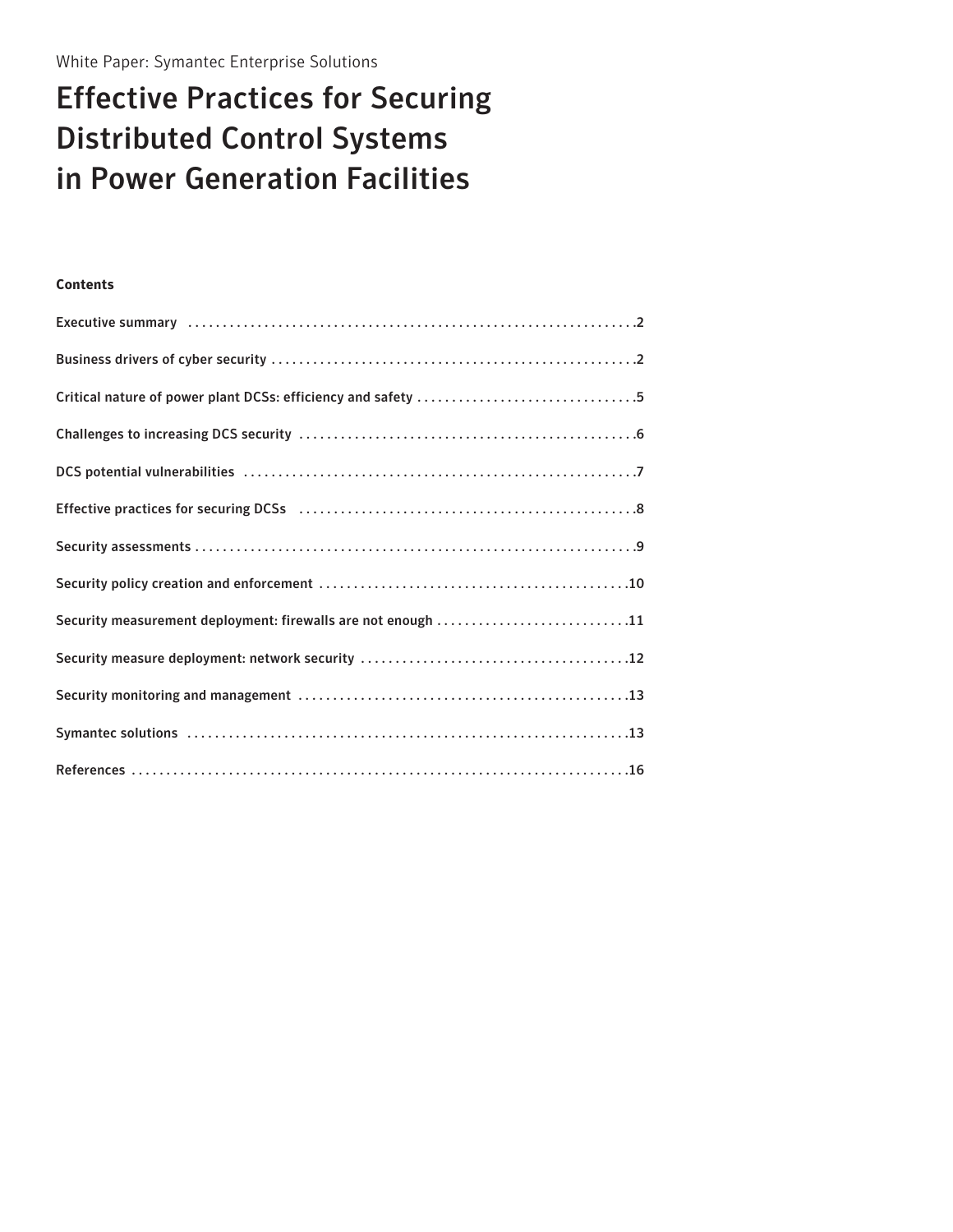#### **Executive summary**

The North American Electric Reliability Council (NERC) Critical Infrastructure Protection (CIP) standards, which will take effect in November 2005, require power generation companies to protect their assets from cyber security attack. Yet securing the Distributed Control Systems (DCSs) that control most U.S. and worldwide power plants is becoming an increasingly complex task. To compete in the deregulated market of power generation, power plant owner/operators have implemented measures to improve plant efficiency, while maintaining plant safety. These measures have included opening DCS access to company personnel on the corporate network (e.g., financial analysts, market traders, and engineering operational staff), DCS suppliers, maintenance contractors, and others – all in an effort to improve fuel economy, maximize plant output, reduce maintenance costs, and improve the bottom line. Yet, this expanded access to the DCS provides a broader range of potential access points for malicious attackers to exploit. Standardization of DCS technologies and protocols and the need for ease of information availability on these systems is making the attacker's job even easier.

A cyber attack that shuts down a generating unit (e.g., via misinformation provided to the operator) can result in major economic costs to the unit's owner/operator and can pose worker safety risks as well. Hence, even in the absence of NERC standards, improving DCS security should be part of an enterprise-wide risk management program for power generation companies. But the challenges of securing DCSs are daunting. Security has not been the primary driver of DCS design. Moreover, the two groups in a power generation company that must jointly solve this problem – corporate IT personnel and plant operators – traditionally do not work closely together. At the same time, a general lack of awareness that the problem is serious slows progress.

This paper takes a step towards improving this awareness by describing effective practices that power generation companies can adopt to improve DCS security. Developed via a collaboration between Symantec™ and a leading power plant DCS vendor, these recommendations are organized according to a four-step cyber security process –assessment, policy, measure deployment, and monitoring/management. While these measures map closely to the NERC CIP standards, perhaps more importantly, they also make good business sense for power generation companies.

## **Business drivers of cyber security**

Changes resulting from electric power industry restructuring have increased the need for heightened information security in this industry. In many states, unbundling of the power generation function from the power delivery and retail functions, as well as deregulation of the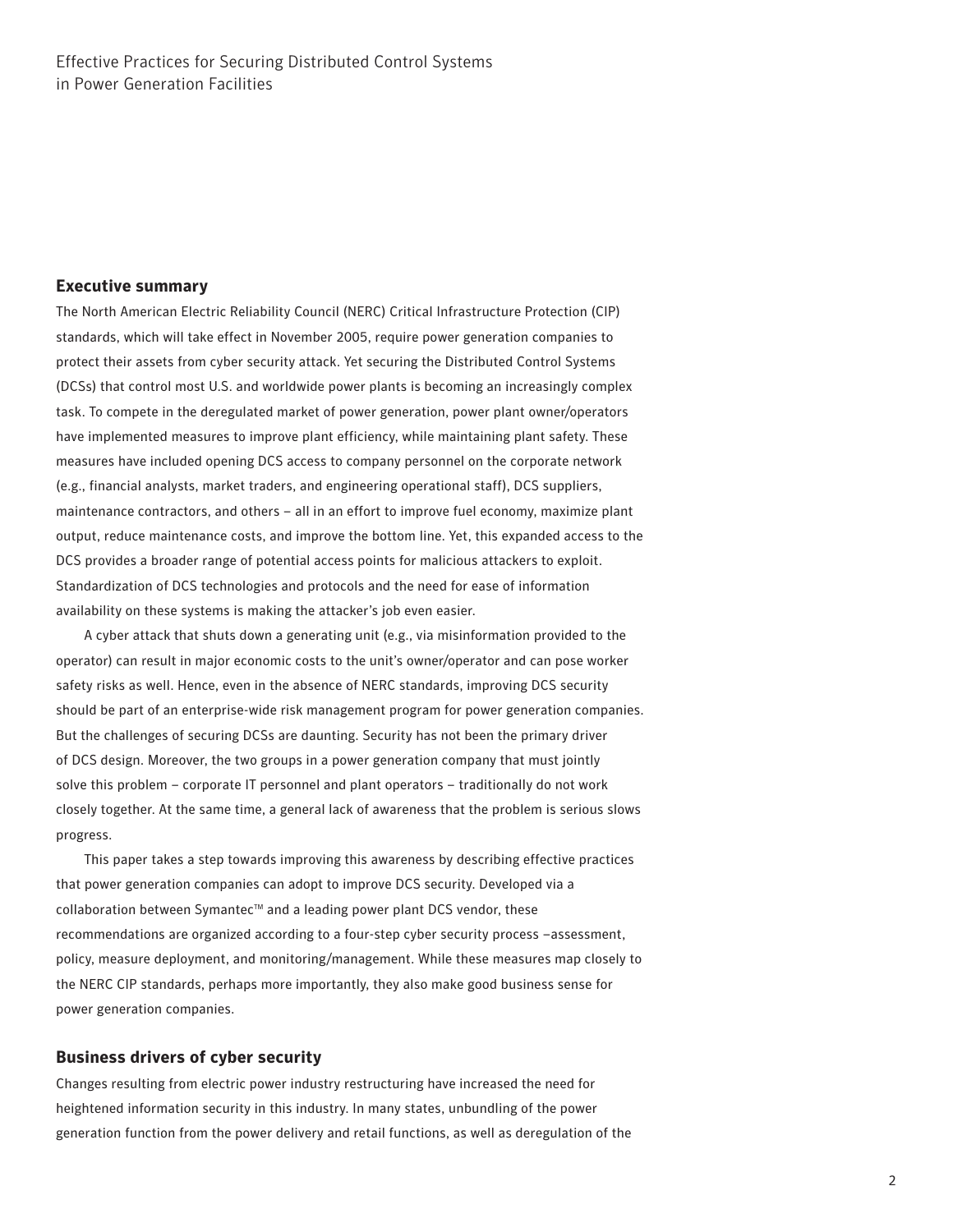power generation market, have motivated power plant owner/operators to reduce costs and improve plant operating efficiency. To do this, these owner/operators have implemented several changes and new practices that can potentially affect the cyber security of their power plants. The most significant impacts of these changes relate to the Distributed Control Systems (DCS) that are used to operate most power plants in the U.S. and worldwide today.

For example, many power plant owner/operators have added connections between their corporate computer networks and these DCSs. This interconnectivity allows corporate decision makers to obtain instant access, for example, to critical data about the status of their operating assets. During periods of peak power consumption, power plant capacity and emissions control equipment are pushed to their limits in an effort to maximize revenue at a time when deregulated power market pricing is very high. Monitoring this information in real-time aids power sales decision making and other considerations. However, this interconnection also opens new vulnerabilities to the DCS, as the corporate network then becomes a potential additional access point to the control system.

Other practices to improve plant efficiency include enabling remote access to plant DCSs by company engineers, contractors, and others via dial-in modems and other means. This allows off-site personnel to troubleshoot problems that arise in real-time from any location, thus reducing the duration of suboptimal operation. But, like the interconnection with the corporate network, this practice introduces new access points to the DCS. Figure 1 illustrates a typical DCS in relation to a corporate network.

Visiting employees from other locations, hired contractors, and other authorized parties also need to access the corporate network from their laptop computers to gather information to aid decision making and maintenance activities. Such access may, in turn, unleash viruses or malicious code on the DCS.

The drive to improve plant operation is also leading to increasing standardization of DCS technologies. DCSs are increasingly implemented on Microsoft Windows and Linux operating system-based platforms, enabling a broad range of third parties to offer software that can help optimize plant operation and maintenance techniques. Similarly, most DCSs comply with OPC (a Microsoft-based standard for open connectivity) and the protocols of major manufacturers of programmable logic controllers (PLCs) and remote terminal units (RTUs).

In parallel with this standardization trend, technical information about these standards and the DCSs themselves is becoming increasingly available in trade journals, from online information brokers, and from government agencies. This combination of standardization and widely available information enables would-be attackers to learn how a very large number of DCSs function by learning about a very small number of systems and protocols.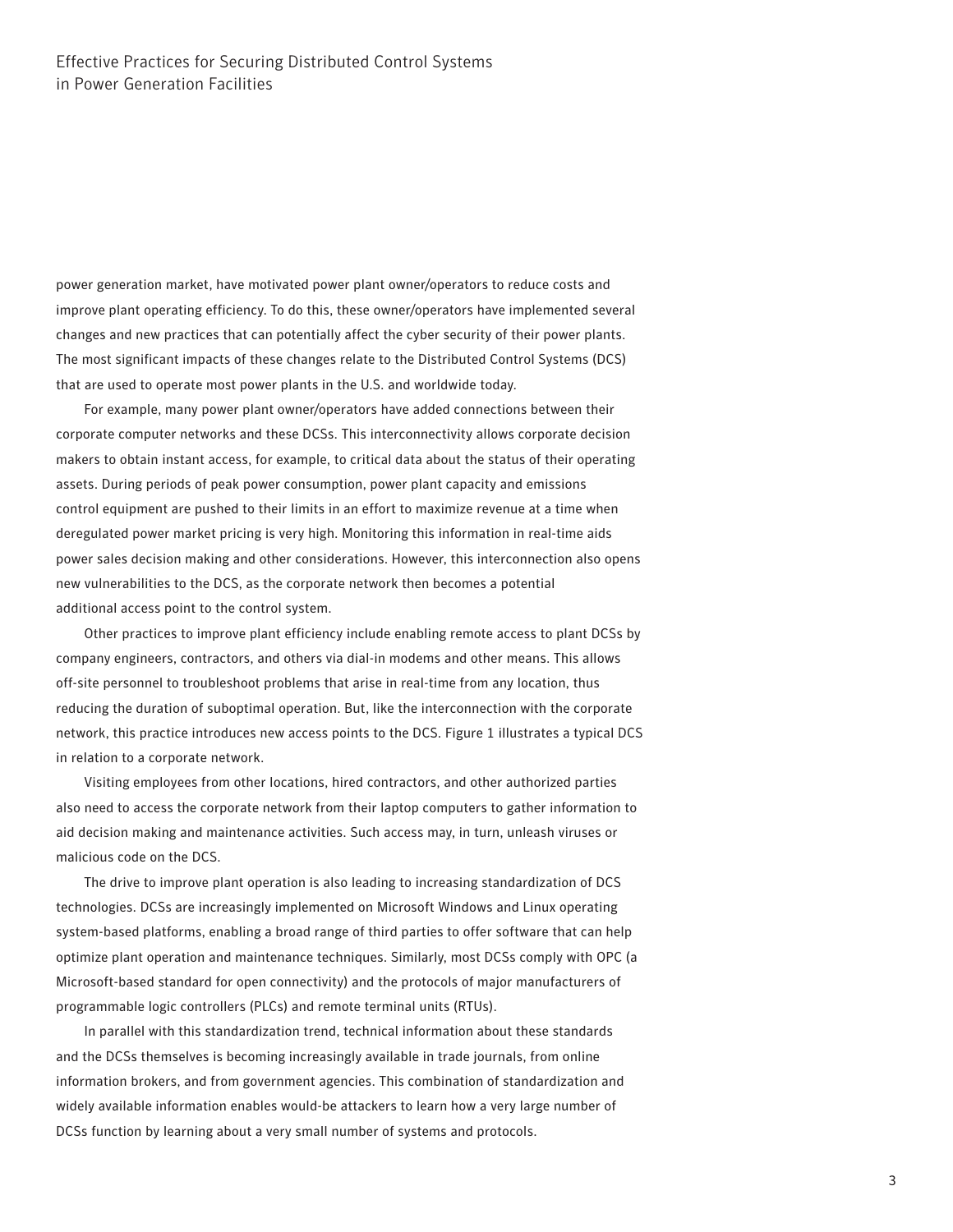<span id="page-4-0"></span>

**Figure 1** Typical Power Plant DCS connected to a corporate network

A recent regulatory development that heightens the urgency for cyber security measures in power plants is the North American Electric Reliability Council (NERC) Critical Infrastructure Protection (CIP) standards. An outgrowth of the temporary NERC Urgent Action Standard 1200 established in 2003 and originally named the NERC Cyber Security Standard 1300 in 2004, NERC CIP is the first set of comprehensive requirements to protect electric utility assets from cyber security attack. Its proposed effective date is November 1, 2005, and power plants will have 12 months from a "registration" date to be substantially compliant. NERC CIP establishes standards in eight key areas that are designed to protect not only power plants but all other aspects of electric utility operations and assets as well. Of particular interest to power generation owner/operators, the standard includes provisions for identifying critical cyber assets (section 002), developing security policy and governance (section 003), identifying and implementing perimeter security (section 005), protecting assets and information within the perimeter (section 007), conducting incident reporting and response planning (section 008), and crafting and implementing recovery plans (section 009).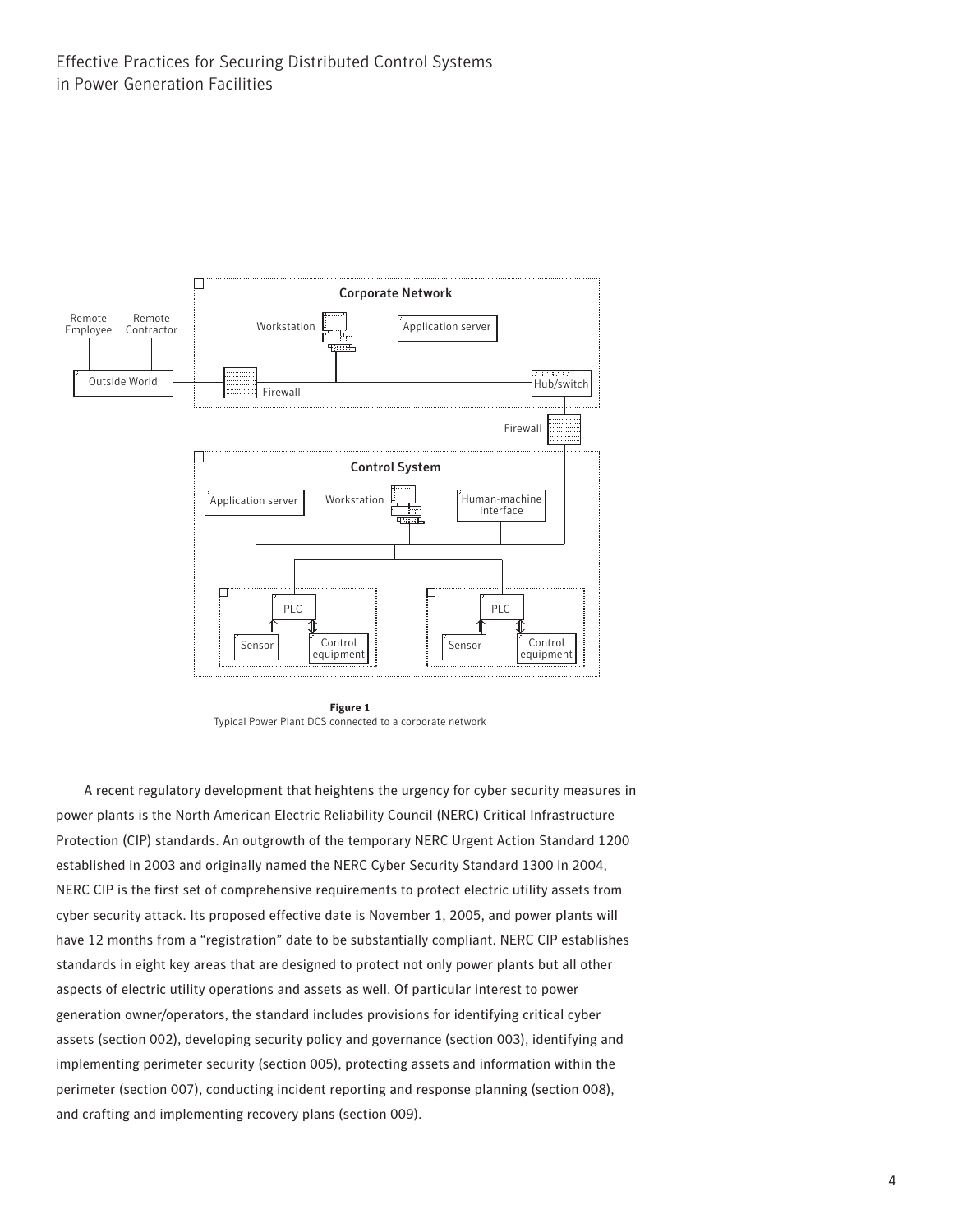In a second key regulatory development, the Sarbanes-Oxley Act of 2002 (SOX) was enacted in the wake of various accounting scandals. SOX requires many companies to certify the effectiveness of their information technology and financial controls when they file certain financial reports. This means that compliance with this act involves the need for accurate information. Yet, without proper security practices, company officials are unable to confidently sign off on these reports or controls. SOX also requires public disclosure in the event of revenue flow disruption as a result of a cyber incident. Because such disclosure could reduce customer confidence (and investor confidence, in the case of investor-owned utilities), reducing security risks is a high priority.

#### **Critical nature of power plant DCSs: efficiency and safety**

Since the 1980s, DCSs have played a central role in efficient and safe power plant operation – providing control during normal operations, startups, planned shutdowns, and trips, as well as providing alarms to operators, and monitoring equipment condition for maintenance purposes. The vast majority of today's power plants – including fossil fuel-fired units, hydroelectric units, and nuclear units in baseload, cycling, and peaking operation – use DCSs. Some older plants still use analog/pneumatic controls, but this is becoming increasingly rare; the demands of the new competitive marketplace make operating a unit in this manner impractical. This means that there are literally thousands of DCSs operating at power plants in the U.S. alone.

And each of these DCSs must maintain the delicate balance of optimal fuel economy (efficiency), minimized plant equipment wear and tear, maximum plant output, and maximum worker safety. By gaining cyber access to a DCS at a power plant, attackers could:

- Disrupt this balance of operating parameters, leading to a plant trip (shutdown)
- Disrupt operation in a manner that not only leads to temporary plant shutdown, but also causes permanent equipment damage
- Cause a trip and interfere with safe, proper shutdown procedures, potentially causing catastrophic damage and endangering plant personnel

Improving the security of the DCS against attacks like these involves more than simply complying with NERC CIP regulations. Attacks like these can have serious business costs and adversely impact plant worker safety. For example, the consequences of an unplanned unit shutdown can include high costs in lost revenue, high plant restart costs, and increased wear and tear on units. Improper operation can also lead to very costly equipment damage, and even multi-million dollar damage in the event of turbine rotor failure. Improper normal operation or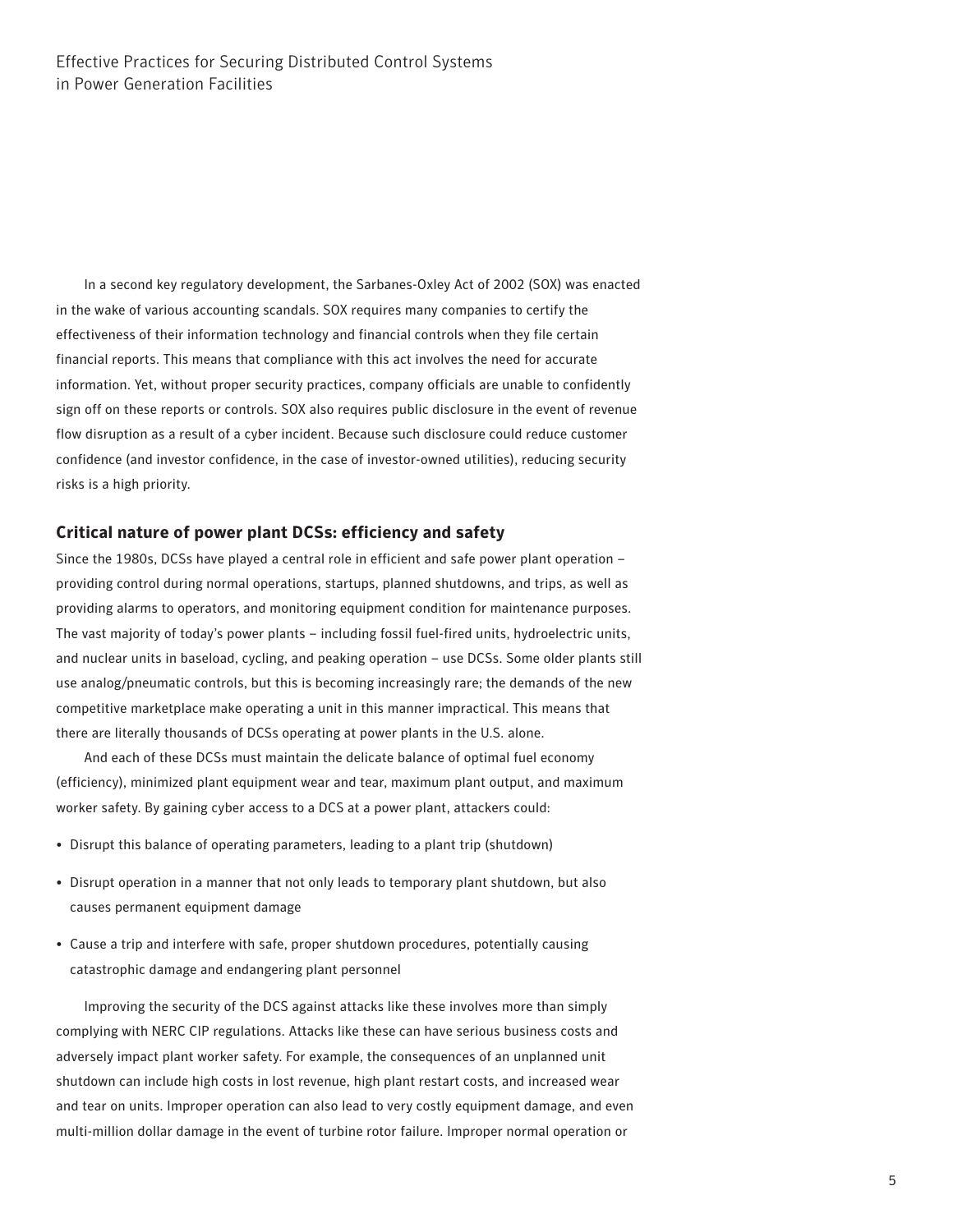shutdown as a result of a cyber attack can also jeopardize worker safety (e.g., as a result of a bursting steam line that is subjected to excessive pressure). The consequences of an attack that occurs during peak load periods can include costs to the power generation company on the order of a million dollars per incident in lost revenue, and degraded wide area reliability due to loss of the generation unit. During a period of time in the electric power industry when the power grid is operating close to the limits of its capacity (due to insufficient additions and upgrades to the power delivery system), loss of even a single generating unit can be problematic.

#### **Challenges to increasing DCS security**

Cyber security was not the primary consideration when power plant DCS networks and systems were developed and installed years ago. Rather, the primary driver was the high level of plant efficiency and reliability needed. This fact is one of the challenges the power generation industry faces today when seeking to better secure DCSs. Another challenge is the interconnected nature of corporate networks and control networks, potentially enabling an attacker to access the DCS through the corporate network.

A further challenge involves the division of responsibility for enhanced DCS security between two separate groups – corporate IT personnel and control system personnel. These two groups are often disconnected from each other. While CIOs and their departments understand the need for improved DCS security, they may have no direct control over practices adopted in the power plant. This situation complicates establishment of a centralized security approach and policy at the power generation company. In an attempt to address this, many CIOs at power generation companies are creating "action groups" with the most proactive plant managers to address security measures and then propagate them across the company – one plant at a time.

A CIO and IS director of a power generation company may have scores or even hundreds of power plants in their purview, which run on different generations of DCSs from different vendors. And some power plants use DCSs from multiple vendors (e.g., one DCS vendor's system controls the boiler, another controls the turbine, and a third controls the switchyard equipment). At the same time, lack of awareness among both plant IT personnel and engineers/operating personnel in the following areas is a concern:

- The likely existence of past cyber attacks on DCS systems which may be unnoticed due to lack of security measures or unreported due to concerns of plant owner/operators
- Potential vulnerabilities of power plant DCS systems
- Availability of tools and strategies to mitigate the risk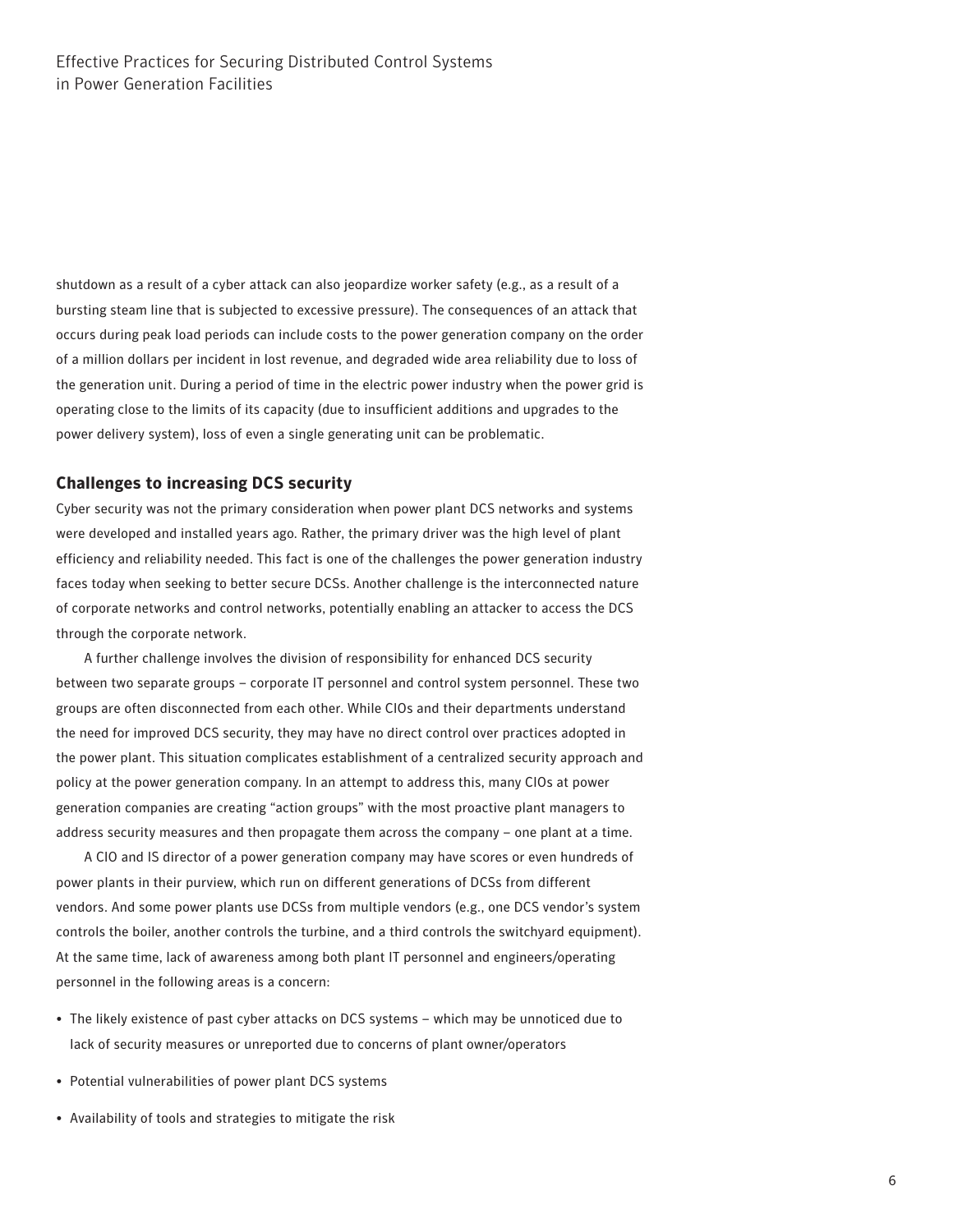With regard to the first area, a number of such attacks on control systems in the electric power industry have been reported. For example, a March 2004 General Accounting Office (GAO) report on "Challenges and Efforts to Secure Control Systems" summarized such attacks, including a computer system breach at the Salt River Project as early as 1994. A Microsoft SQL Server worm known as "Slammer" disabled a safety monitoring system for several hours at the Davis-Besse nuclear power plant in Ohio in late 2003<sup>1</sup>. These attacks, though relatively minor in scope and damages, illustrate the potential for malicious cyber activity in the control networks or systems of the electric power industry.

#### **DCS potential vulnerabilities**

Recognizing the critical need for increased security of DCS networks and systems, Symantec is working with DCS industry leaders to define more specifically the types of vulnerabilities that exist in DCS systems. The pattern detected in these vulnerabilities is that most involve the potential for penetration of the DCS by attackers via another connected network or access point, with potential adverse financial and safety consequences. More specifically, Symantec and its partner have identified the following key potential vulnerabilities relevant to DCS systems:

- Intruders gaining unauthorized access to the DCS via overlooked key access points (e.g., via dial-up remote network access, or connections to contactor networks that are not secured, see Figure 2).
- Disgruntled employees posing a wide range of threats (e.g., authorization violation, in which an authorized user gains access to the DCS via the corporate network for an unauthorized purpose, see Figure 3).
- An intruder initiating a denial-of-service attack by sending repeated information requests that "lock up" a DCS server, preventing the server from performing legitimate operations and serving legitimate users.
- Viruses or worms infecting the DCS servers or other devices, and performing malicious activities such as emailing critical information to another host for retrieval by an attacker.
- In rare cases, well-intentioned employees or contractors inadvertently causing disruptions due to use of improper procedures or lack of preventive procedures to avoid these disruptions.

While this is not a comprehensive list of vulnerabilities, it serves to illustrate the type of vulnerabilities that could be exploited to a malicious end.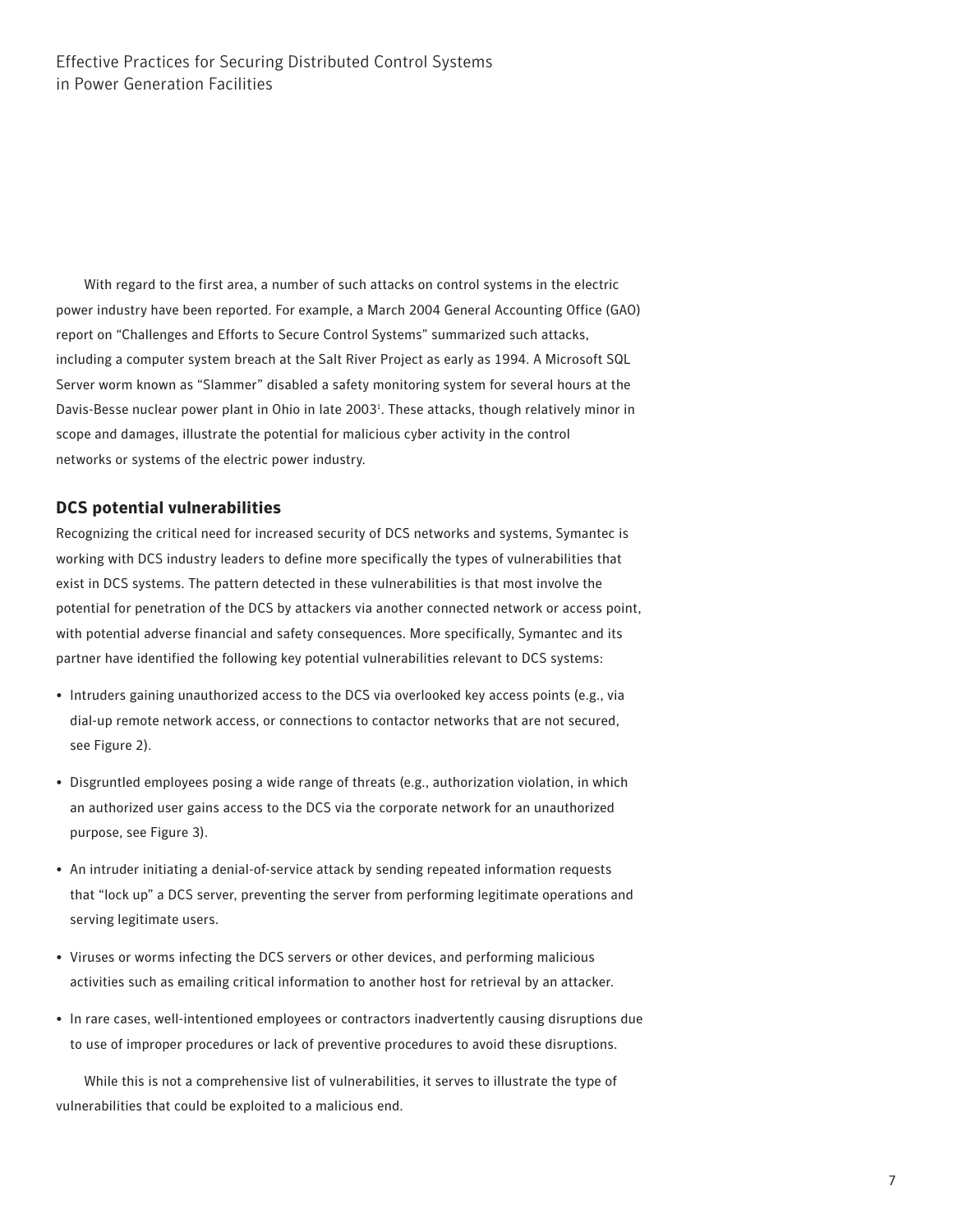## **Effective practices for securing DCSs**

Effective practices for protecting DCSs against these vulnerabilities can be grouped according to the four-step cyber security process shown in Figure 4.

The security assessment step includes gathering knowledge about the environment, both inside and outside of the organization. This includes awareness of electronic threats before they reach the organization, identifying possible regulatory compliance issues, assessing the effectiveness of security and administration tools, and manually validating these security concerns using penetration testing methods.

Security policy creation and enforcement establishes who is authorized to gain access to what information, establishes who is authorized to perform what functions, measures compliance with these policies and procedures, and recommends ways to improve compliance.



**Figure 2** One vulnerability path involves remote access to the DCS

Security measure deployment includes the deploying of security measures and responding successfully to vulnerabilities; securing devices, applications, and networks against threats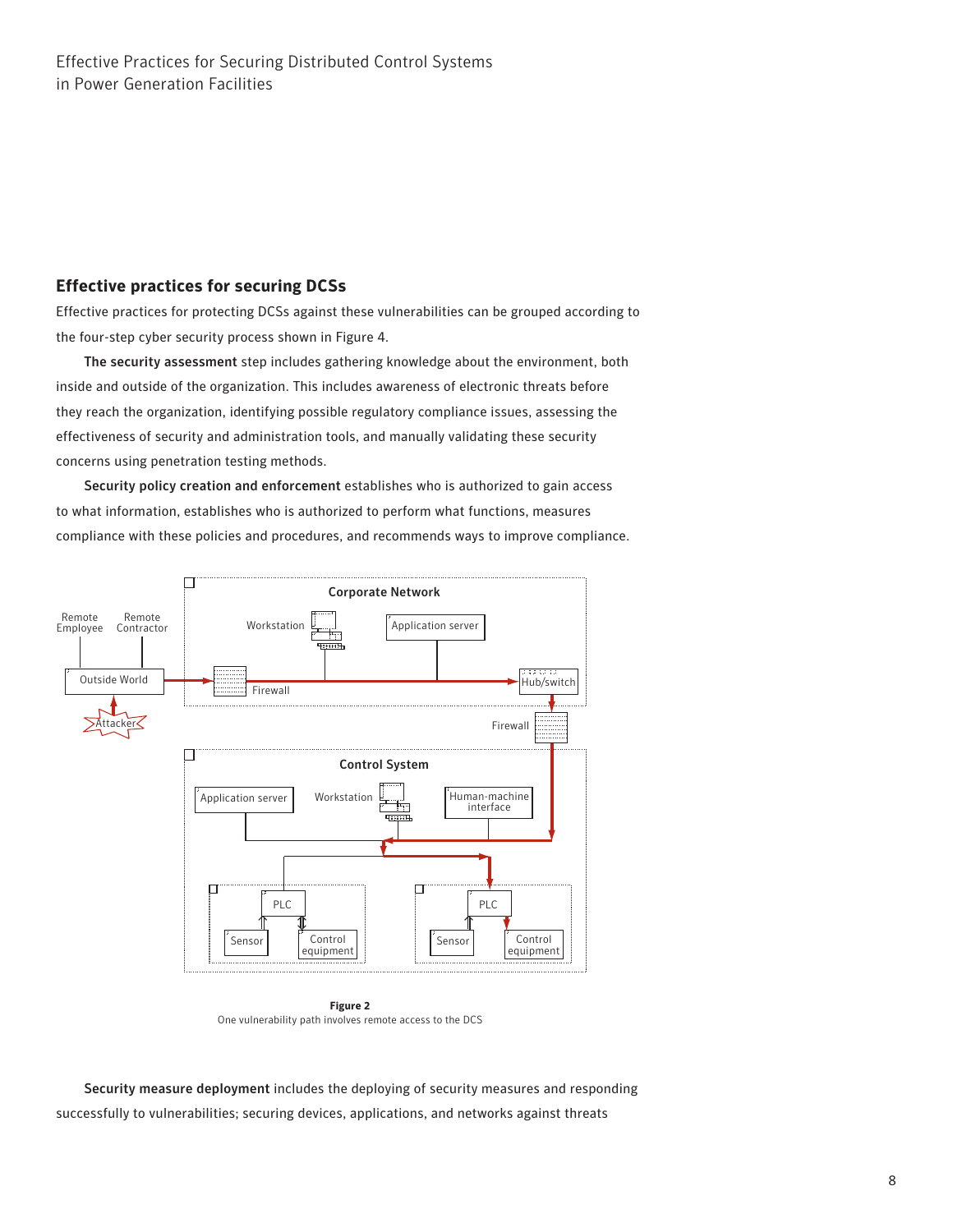before they occur; and taking steps to ensure that information is up-to-date, compliant, and restorable. It also involves recovery procedures and tools in the event that an attack eludes other security measures.

Security monitoring and management involves real-time, 24/7 monitoring and management of security information resources to prevent disruptions and minimize downtime.

#### **Security assessments**

The cyber security process begins with the assessment of the vulnerabilities of DCS networks and systems on a recurring basis. This activity is required under section 002 (identifying critical cyber assets) of the NERC CIP, as well as requirement 4 under section 005 (cyber vulnerability assessment for perimeter security) and requirement 9 under section 007 (cyber vulnerability assessment for security within the perimeter). The latter section, for example, requires that "responsible entities perform a cyber vulnerability assessment of cyber assets within the electronic security perimeter at least annually<sup>2</sup>."



**Figure 3** A second vulnerability path involves access to the DCS via the corporate network.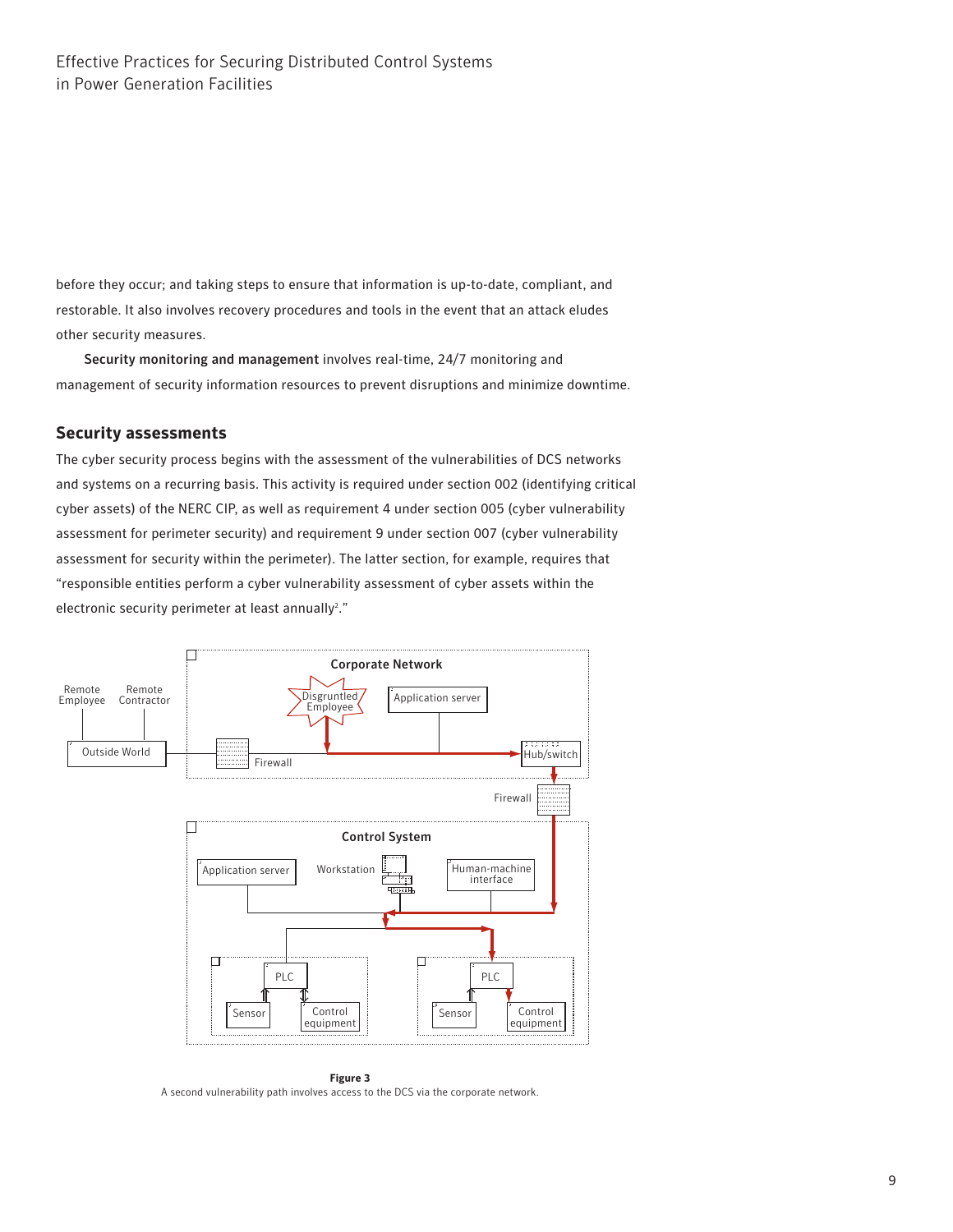

**Figure 4** Four Critical Steps in the Cyber Security Process

Such security and risk assessment is complicated by the multiple DCS systems in place at most plants. Another complexity involves the interconnection of corporate networks and control networks; each type of network exposes a unique set of vulnerabilities, all of which must be assessed. Hence, corporate networks, Web servers, and customer management systems should also be assessed to reveal unintended gaps in security, including unknown links between public and private networks, and access control violations.

One key part of security assessment is penetration testing. The "always on" nature of control networks complicates such testing. This effectively rules out use of traditional IT security assessment companies with little or no experience conducting penetration testing in DCS environments.

An overwhelming number of security technologies, networking devices, and configuration options are available to power generation companies. While firewalls, intrusion detection systems, virtual private networks, and other technologies can all help protect control networks from malicious attacks, improper configuration and/or measures that are not tested and validated in the DCS environment can seriously hamper the effectiveness of any security posture.

Due to this complexity, and the often overtaxed nature of plant operators and other IT personnel, many power generation companies are likely to benefit from the services of independent consultants in this area. Such independent assessments can help ensure that evolving DCS and corporate network architectures do not compromise network security, while addressing vulnerabilities such as attacker attempts to bypass controls, attempted denial-ofservice attacks, and many others.

## **Security policy creation and enforcement**

The foundation of effective security effective practices is a comprehensive, well-conceived security policy. This activity is required under requirement 1 of section 003 (cyber security policy) of the NERC CIP. This section requires that "responsible entities document and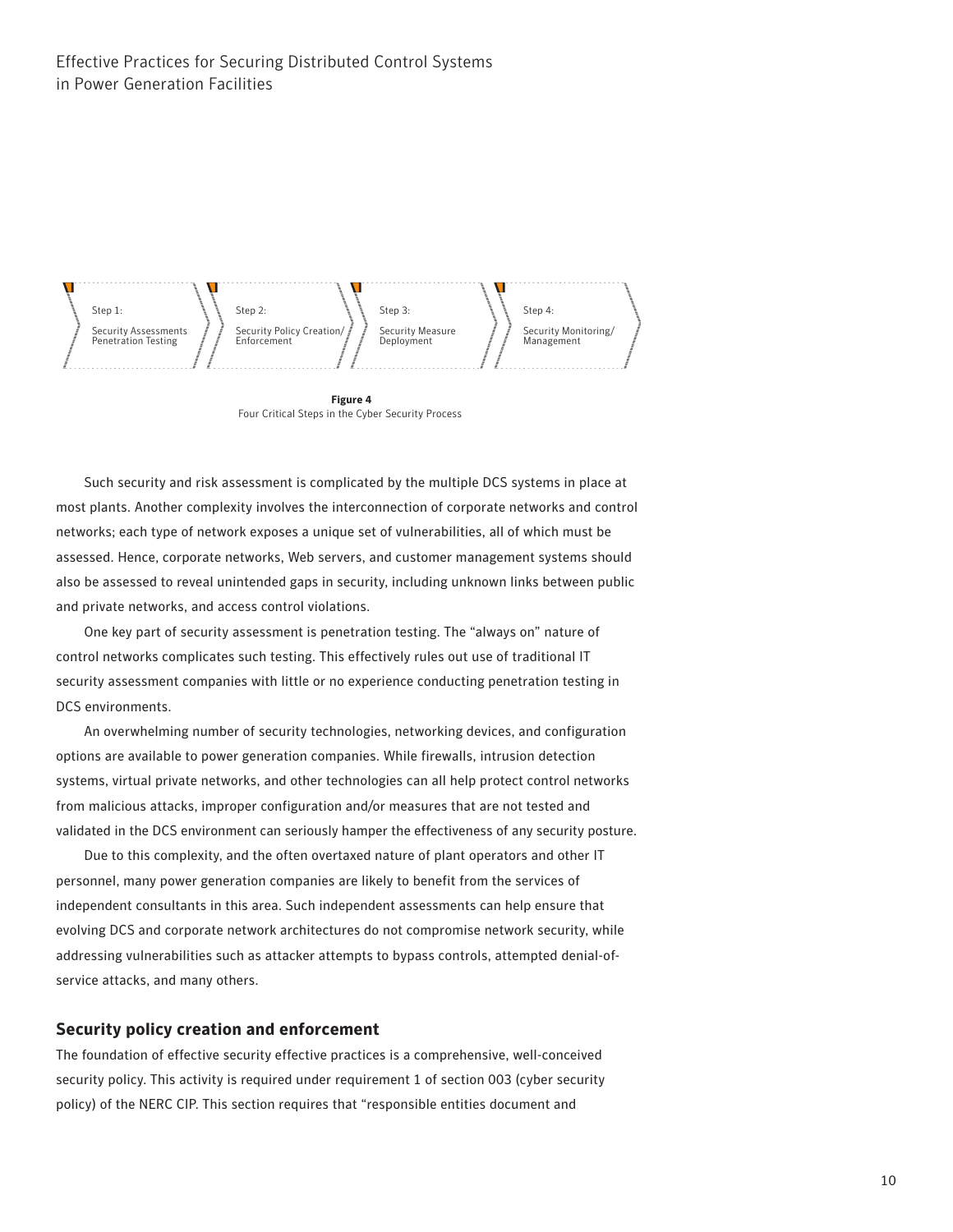implement a cyber security policy that defines a structure of relationships and decision-making processes that identify and represent management's commitment and ability to secure its critical cyber assets<sup>2</sup>."

For the control systems used by power plant operators, security policies must address issues of who is authorized to gain access to what information, and who is authorized to perform what functions, as well as procedures that authorized parties must follow to ensure effective security. Such policies are particularly important for the control of access by parties outside of the power plant control room (e.g., employees accessing information via the corporate network, on-site and off-site contractors, remote employees, and others).

After establishing security policies, power generation companies need a policy compliance tool that measures the current state of security, compares it with the state needed to comply with regulations (e.g., NERC CIP) and company policy, and recommends measures to accomplish such compliance.

#### **Security measurement deployment: firewalls are not enough**

Taking action to respond to vulnerabilities and proactively securing networks and systems requires much more than implementing firewalls. Many power generation companies deploy perimeter firewalls to control the traffic entering and leaving their networks, thereby providing a first line of defense against external attacks. Another common measure is the deployment of firewalls between the corporate and control networks. Some security administrators believe that these firewalls provide sufficient protection across the company. However, firewalls can offer a false sense of security. Many firewalls simply allow or disallow certain types of traffic at each port. In order to secure these ports, companies need more than a firewall – they need security measures that recognize anomalies in IP traffic. These measures would ideally have vulnerability signatures for these specific protocols, which would trigger alarms if these vulnerabilities are exploited.

Another major reason that firewalls alone do not offer sufficient protection is that the network perimeter is no longer easily discernable. Companies once clearly defined "insiders" from "outsiders"; now power plant control centers must enable collaboration and open communication with contractors, remote employees, and others. Thus, attacks can be either unknowingly or maliciously perpetrated by those with legitimate network access. In fact, according to a recent CSI/FBI Computer Crime and Security Survey, one-third of network attacks are perpetrated by those inside the traditional firewall. Attacks could include integrity violations (i.e., unauthorized information creation or modification), authorization violations (in which an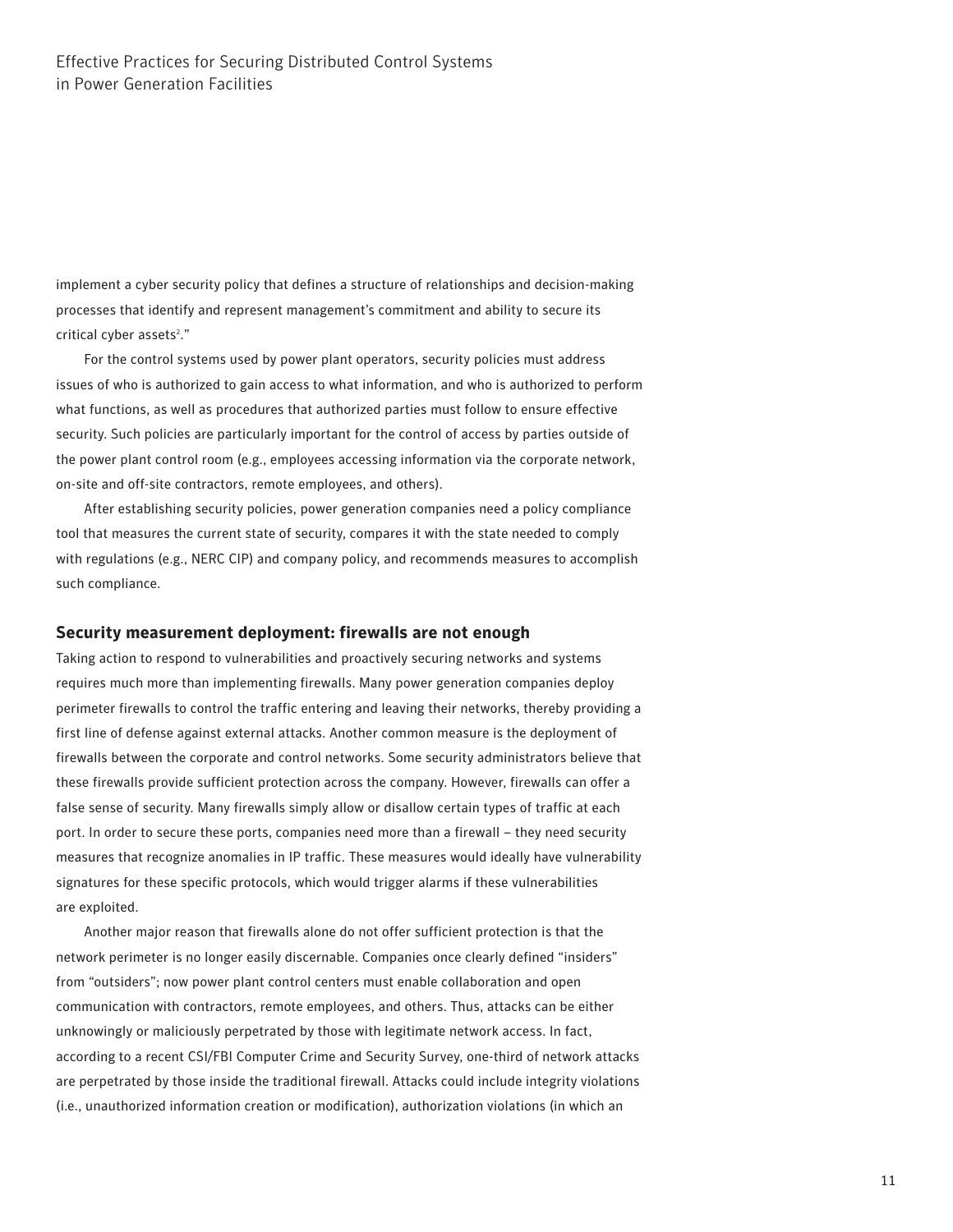authorized user gains access for an unauthorized purpose), intercept/alter (in which a packet is intercepted, modified, and forwarded), eavesdropping (i.e., data confidentiality is compromised via monitoring), and others.

Traditional firewalls also cannot protect against blended threats (i.e., threats that combine characteristics of hacking, denial-of-service attacks, and worm propagation). According to the Symantec Internet Security Threat Report issued in March 2004, blended threats represented 54 percent of the top ten submissions during the second half of 2003<sup>3</sup>. Traditional firewalls can even become the launch point for an attack.

Power generation companies need a solution at the network gateway that employs more than firewall technology. Perimeter security is required under section 005 of the NERC CIP, which "requires the identification and protection of the electronic security perimeter inside which all critical cyber assets reside, as well as all access points on the perimeter $^{\rm 2. r}$  To meet these needs, effective practices should include the following at the network gateway:

- Purchasing separate firewall, intrusion detection, and antivirus technologies from different vendors can be costly to purchase, deploy, and update. In light of the limited IT resources in some DCS environments, Symantec recommends purchase of an integrated solution that combines all of these capabilities into a comprehensive gateway solution.
- The firewall solution should include both stateful inspection and full application inspection a "hybrid" firewall.
- Due to the multiple protocols used in the DCS environment, the intrusion detection device should use both anomaly-based protection and signature-based protection.
- The antivirus solution should scan for at least 60,000 viruses and provide proactive protection via both signature-based and heuristics-based scanning. The antivirus solution is best deployed at the gateway, to minimize performance impact and facilitate updates.
- A solution that has received a high Evaluation Assurance Level (EAL), such as EAL level 4 or higher, is recommended.

#### **Security measure deployment: network security**

As a complement to the gateway security described above, power generation companies also need network security. This activity will help to address section 007 of the NERC CIP, which requires "responsible entities to have system security controls in force to detect, deter, and prevent the failure or compromise of critical function performed by critical cyber assets caused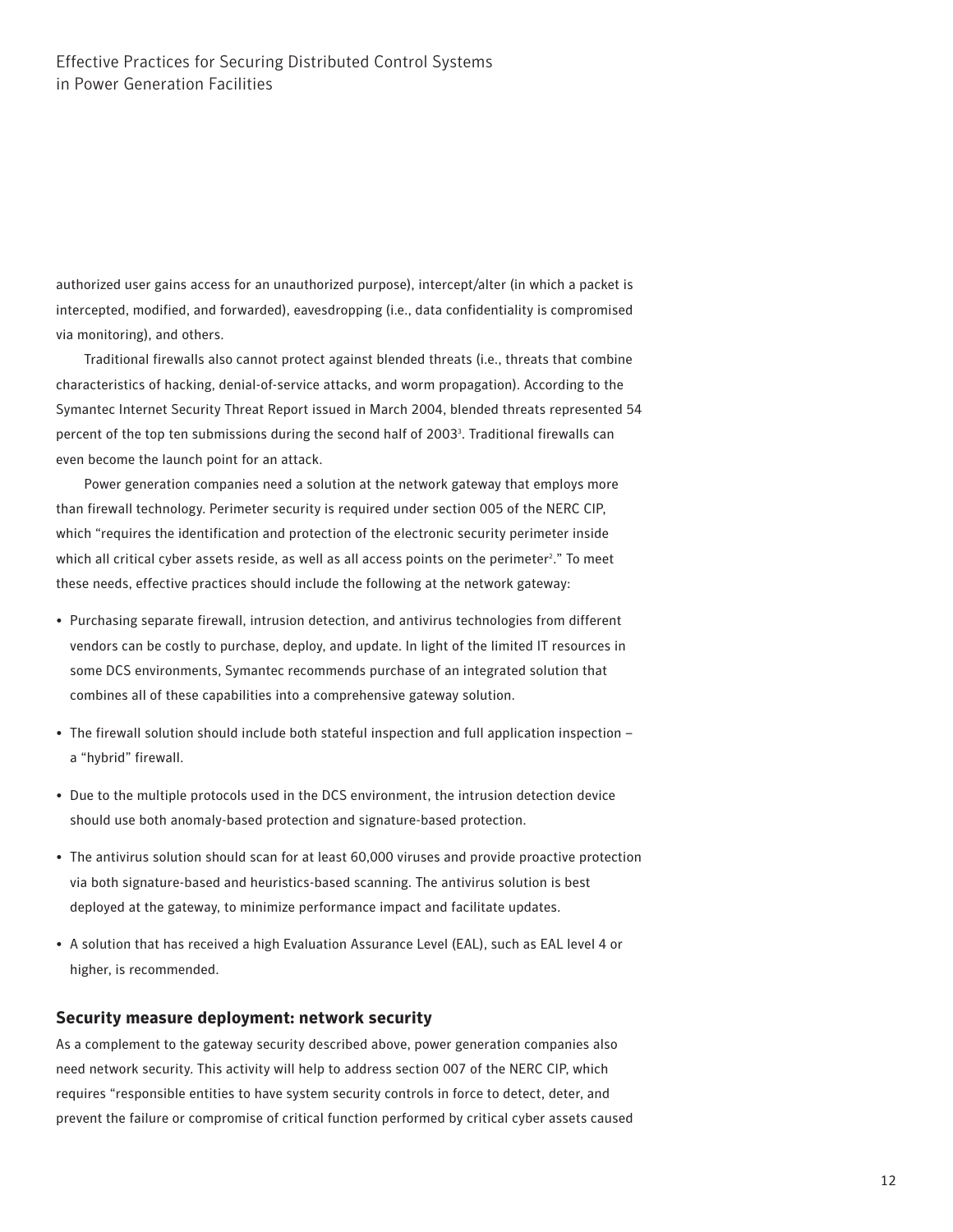by mistake, misuse, or malicious activity. This standard requires responsible entities to define methods, processes, and procedures for securing those systems determined to be critical cyber assets, as well as non-critical cyber assets within the electronic security perimeter."<sup>2</sup>

## **Security monitoring and management**

As electric utilities deploy security technologies throughout their networks, the challenge of properly managing and monitoring these resources is becoming increasingly complex. Yet, such managing and monitoring is required under NERC CIP. For example, requirement 3 under section 005 requires "responsible entities to implement and document the controls for logging authorized access, detecting unauthorized access (intrusions), and attempts at unauthorized access at access points to the electronic security perimeter twenty-four hours a day, seven days a week." Similarly, requirement 7 of section 007 requires "responsible entities to ensure all cyber assets within the electronic security perimeter, as technically feasible, implement automated tools or organizational process controls to monitor system events that are related to cyber security."<sup>2</sup>

The implementation of "technology-only" solutions without close monitoring and management significantly weakens the effectiveness of security devices. Hiring experienced IT security professionals to monitor network security devices can help to mitigate risk; however, this option is cost-prohibitive for most, if not all, power generation companies. Additionally, most IT teams do not work seven days per week, 24 hours per day, which is a requirement in the utilities space. At the same time, power plant control center personnel must focus on their system operation duties and are typically not trained in the nuances of effective security monitoring and management. As a result, many organizations are using third parties that have experience in providing 24x7 management and monitoring of security devices to highlyspecialized, managed security companies in the electric utilities environment.

## **Symantec solutions**

For reference, Table 1 includes a summary of the recommended effective practices described in this paper, maps these practices to specific portions of the NERC CIP, and lists relevant Symantec products and services. Figure 5 illustrates potential locations for implementation of various Symantec solutions on power generation corporate and DCS networks.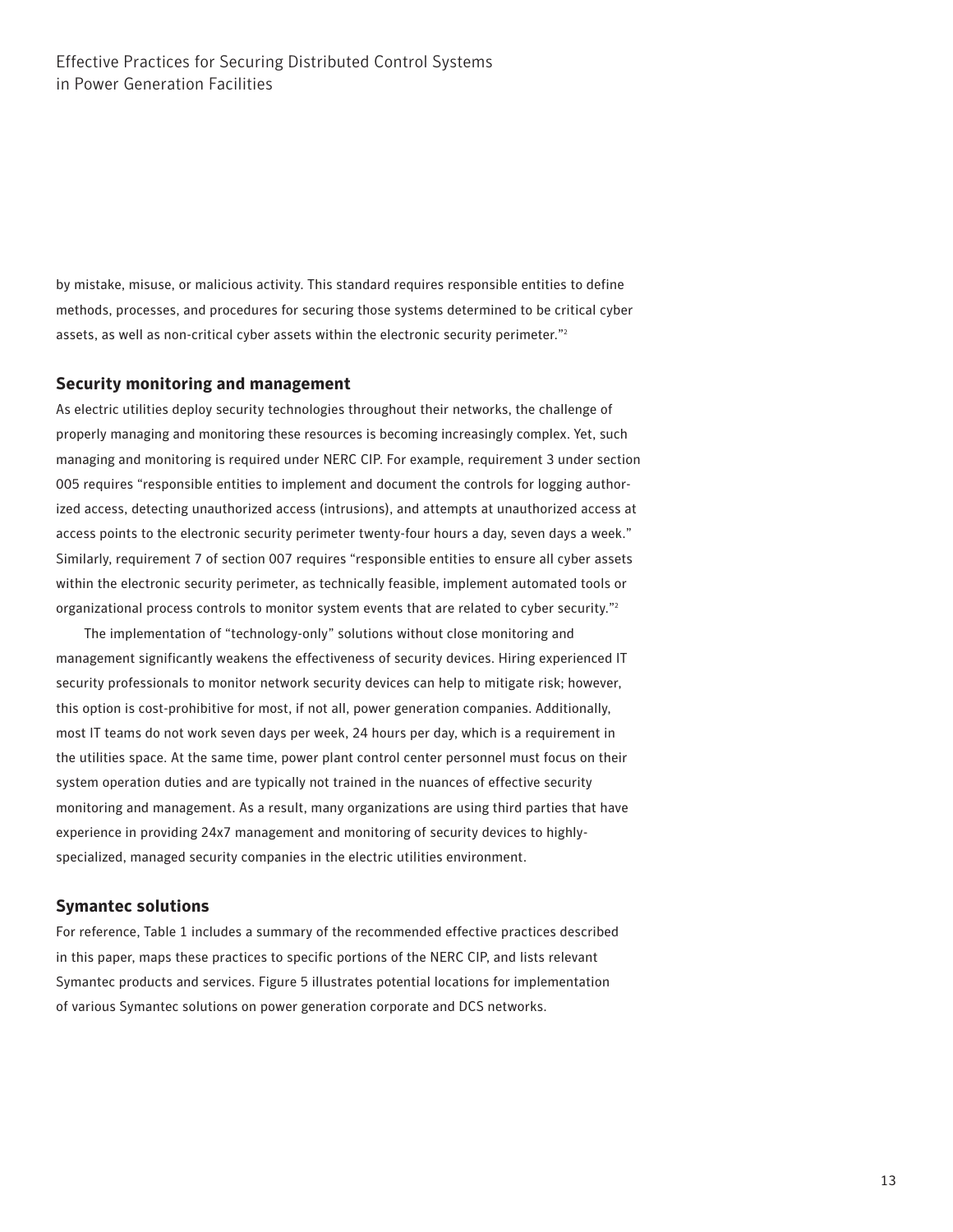#### **Table 1. Summary of Recommended Effective Practices to Secure Power Plant DCSs**

| <b>Effective Practice</b>                                         | <b>Relevant</b><br><b>NERC CIP</b><br><b>Section</b>       | <b>Symantec Offerings</b>                                                                                 | <b>Symantec Solution Description</b>                                                                                                                                                                                                                                                                                                                                                                                                                                                                                           |
|-------------------------------------------------------------------|------------------------------------------------------------|-----------------------------------------------------------------------------------------------------------|--------------------------------------------------------------------------------------------------------------------------------------------------------------------------------------------------------------------------------------------------------------------------------------------------------------------------------------------------------------------------------------------------------------------------------------------------------------------------------------------------------------------------------|
| <b>Security Assessments</b>                                       |                                                            |                                                                                                           |                                                                                                                                                                                                                                                                                                                                                                                                                                                                                                                                |
| <b>Vulnerability Assessment</b>                                   | Section 002;<br>R4 of Section<br>005; R9 of<br>Section 007 | Symantec SCADA / DCS<br><b>Security Assessment</b><br><b>Services</b>                                     | Symantec provides DCS security and risk<br>assessment services, corporate network<br>vulnerability assessments, incident<br>forensics, and penetration testing to help<br>customers in the electric power sector<br>develop more robust information security<br>infrastructures, processes, and programs.                                                                                                                                                                                                                      |
| <b>Security Policy Creation and Enforcement</b>                   |                                                            |                                                                                                           |                                                                                                                                                                                                                                                                                                                                                                                                                                                                                                                                |
| <b>Policy Creation and</b><br>Enforcement                         | R1 of Section<br>003                                       | <b>Symantec Consulting</b><br><b>Services</b><br><b>Symantec Enterprise</b><br>Security Manager™<br>(ESM) | Symantec ESM provides comprehensive,<br>policy-based security assessment and<br>management. Using templates based on the<br>NERC standards and Sarbanes-Oxley, it<br>provides a solid foundation for power<br>generation companies to begin implement-<br>ing the NERC standards and measure their<br>ability to adhere to the standards.                                                                                                                                                                                      |
| <b>Security Measure Deployment</b>                                |                                                            |                                                                                                           |                                                                                                                                                                                                                                                                                                                                                                                                                                                                                                                                |
| <b>Beyond Firewalls:</b><br><b>Integrated Gateway</b><br>Security | Section 005                                                | Symantec™ Gateway<br>Security (SGS)                                                                       | Symantec SGS includes full-inspection fire-<br>wall technology, protocol anomaly-based<br>intrusion prevention and intrusion detec-<br>tion engines, award-winning virus<br>protection, URL-based content filtering,<br>anti-spam technology, and IPSec-compliant<br>virtual private networking technology with<br>hardware-assisted high-speed encryption.<br>This appliance provides strong security at<br>the gateway between the Internet and the<br>corporate network or control network, or<br>between network segments. |
| <b>Network Security</b>                                           | Section 007                                                | Symantec™ Network<br>Security (SNS)                                                                       | Symantec SNS provides proactive<br>intrusion protection against known and<br>unknown attacks to secure critical<br>networks. It combines protocol anomaly,<br>signature, statistical, and vulnerability<br>attack interception techniques to accurately<br>identify and block known or unknown (zero-<br>day) attacks and worms from spreading<br>throughout networks.                                                                                                                                                         |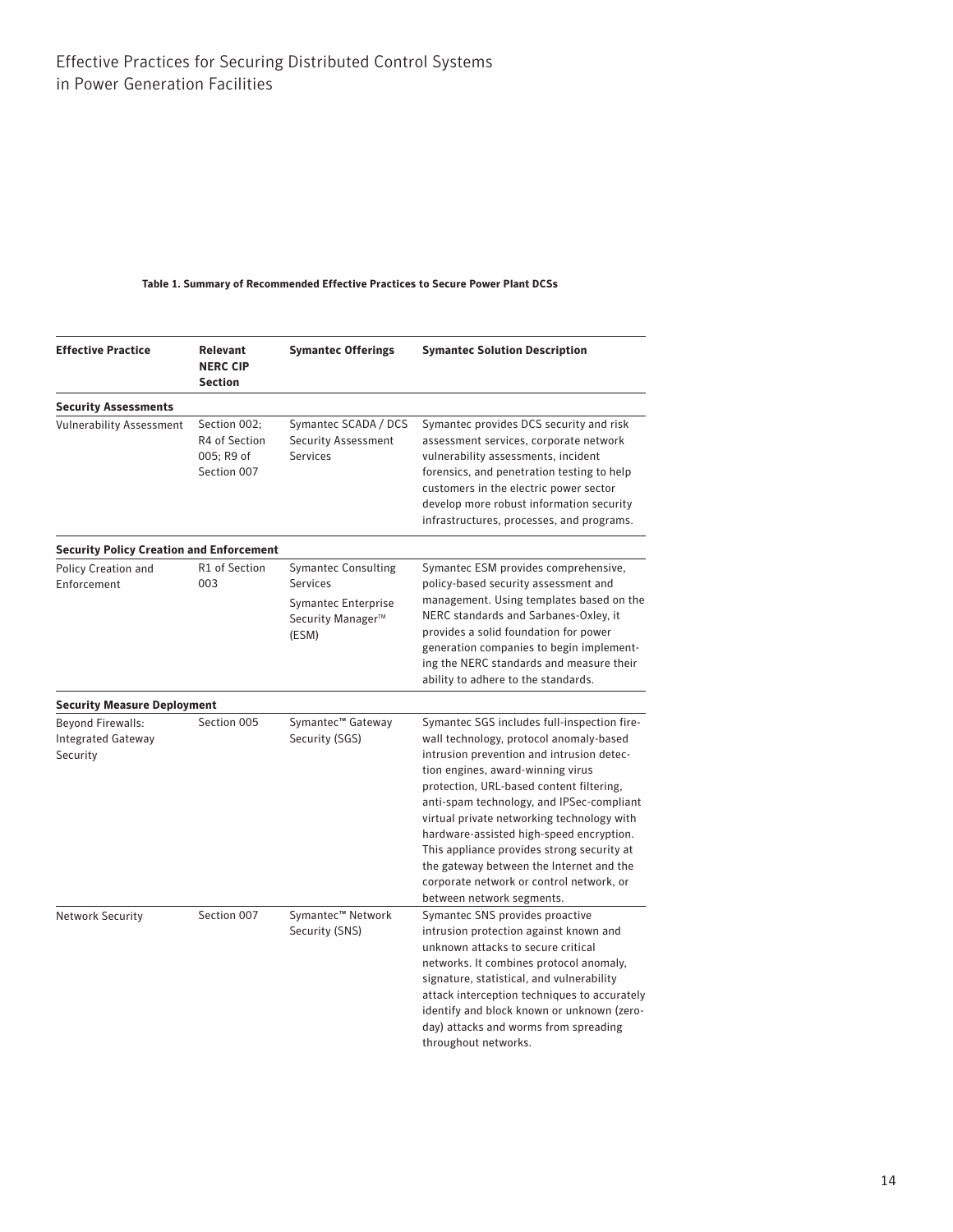#### <span id="page-15-0"></span>**Table 1. Summary of Recommended Effective Practices to Secure Power Plant DCSs (continued)**



In this conceptual diagram, Symantec solutions enable power generation companies to implement recommended effective practices for securing DCSs.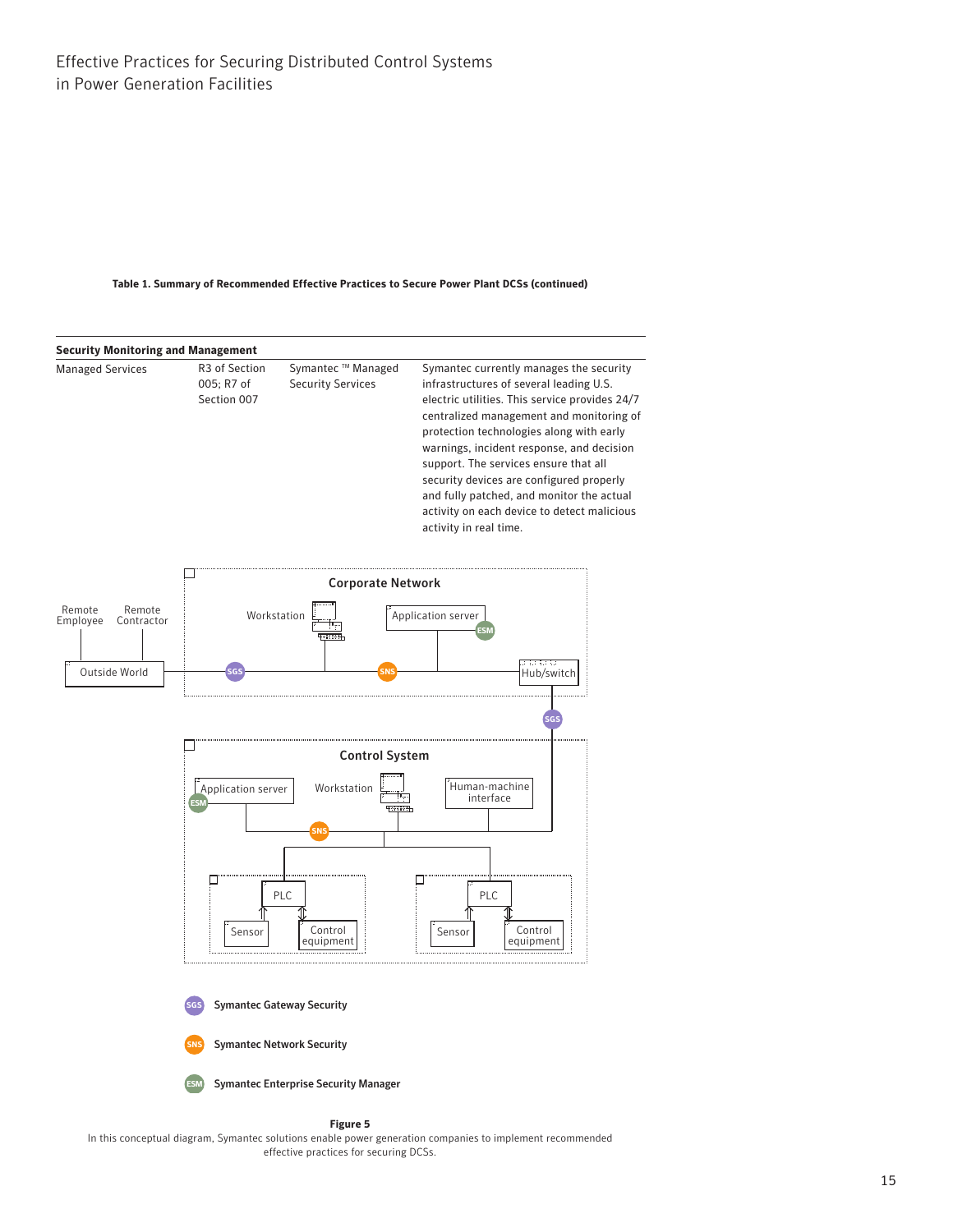## **References**

- 1) United States General Accounting Office, Report to Congressional Requesters, "Critical Infrastructure Protection, Challenges and Efforts to Secure Control Systems," GAO-04-354, March 2004.
- 2) NERC CIP Cyber Security Standard, Draft 3: May 9, 2005, ftp://www.nerc.com/pub/sys/all\_updl/standards/sar/CIP002-CIP009\_Draft3.pdf.
- 3) Symantec Corporation, "Symantec Internet Security Threat Report," Trends for July 1, 2003 December 31, 2003, Volume V, published March 2004.